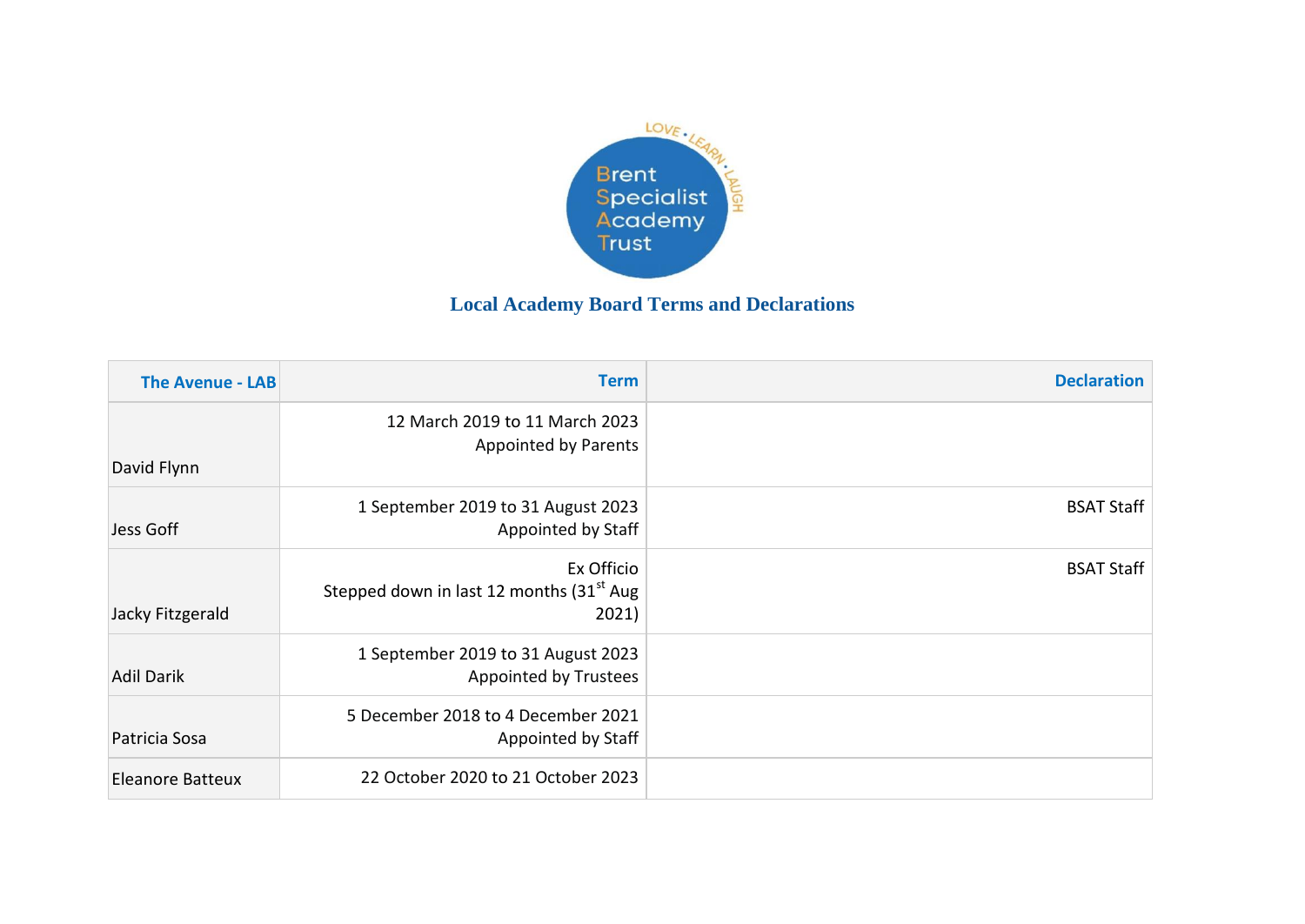|                      | Appointed by GB                                                   |                   |
|----------------------|-------------------------------------------------------------------|-------------------|
| Beth Strachan        | 22 October 2020 to 21 October 2023<br>Appointed by GB             |                   |
| <b>Claire Simons</b> | 1 September 2019 to 31 August 2023<br><b>Appointed by Parents</b> |                   |
| Louise Kimber        | Ex Officio                                                        | <b>BSAT Staff</b> |
| Katy Campbell        | Ex Officio                                                        | <b>BSAT Staff</b> |

| <b>Manor LAB</b> | <b>Term</b>                                                                                    | <b>Declaration</b>      |
|------------------|------------------------------------------------------------------------------------------------|-------------------------|
| Steve Thompson   | Ex Officio                                                                                     | <b>BSAT Staff</b>       |
| Zainab Ahmed     | 5 December 2018 to 4 December 2021<br><b>Appointed by Parents</b>                              |                         |
| Jonan Mendoza    | 1 September 2019 to 31 August 2023<br><b>Appointed by Trust</b>                                |                         |
| Dean Newby       | 1 April 2017 to 31 March 2021<br>Term ended in the last 12 months<br>Appointed by Staff        | <b>BSAT Staff</b>       |
| Laura Fawcett    | 5 December 2018 to 16 June 2021<br>Stepped down in last 12 months<br><b>Appointed by Trust</b> | Swiss Cottage, Employee |